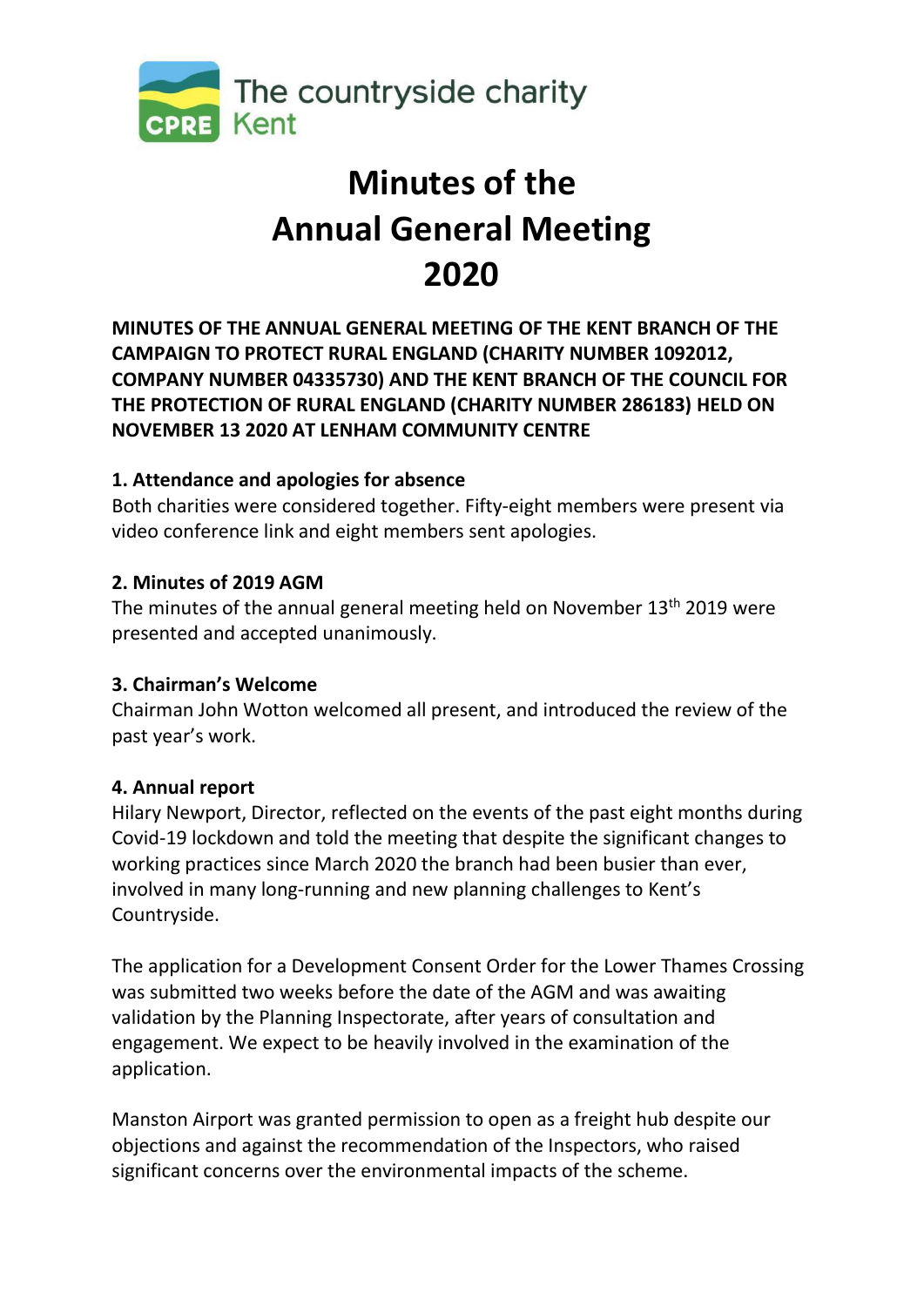Plans for a new Garden Town on greenfield land at Otterpool are progressing, and in most other districts of Kent so-called garden towns are being proposed to fulfil the high housing targets that are set by the National Planning Policy Framework.

The UK's largest solar farm at Cleve Hill in Swale was permitted, overriding concerns about the landscape impact and the unproven technology to be used for energy storge by the scheme.

We objected to plans to extend a Park & Ride facility onto water meadow at Wincheap on the banks of the River Stour, and went as far as lodging a request for Judicial Review of the scheme before Canterbury City Council realised that the scheme was unworkable and withdrew their plans. l

A recent decision by Natural England has halted all development within the catchment area of the River Stour, due to concerns over the increasing build-up of nutrients in the sensitive Stodmarsh National Nature Reserve. This has had widespread impacts on the delivery of housing in the broughs of Canterbury, Ashford and Maidstone.

After some delays and uncertainty due to Covid and the lockdown, the programme of work on responding to consultations and examinations of Local Plans has continued unabated. Over the course of the year we have made input to plans at various stages in Tonbridge & Malling, Thanet, Medway, Maidstone, Folkestone & Hythe and Canterbury

We will continue to campaign with National CPRE and with other branches across England for less damaging changes to the Planning System which were proposed in August. The draft White Paper, called Planning for the Future, proposes some good ambitions, but also some changes which are a significant cause for concern. The proposals would create a democratic deficit in removing 'uncertainty' from planning through zoning where permission will be largely guaranteed. Consultation on these proposals will be a major strand of work for the coming year

Our work is more important than ever as lockdown has increased peoples' appreciation of the value of the green space around them. Lockdown has shown the way that we can change our behaviour drastically and we must not let the changes we have made for the better protection of the environment to be lost.

### **5. Chairman's Report**

Chairman John Wotton reflected on an extraordinary year, in which we have all had to adapt to restrictions on our normal lives. He paid tribute to the staff and